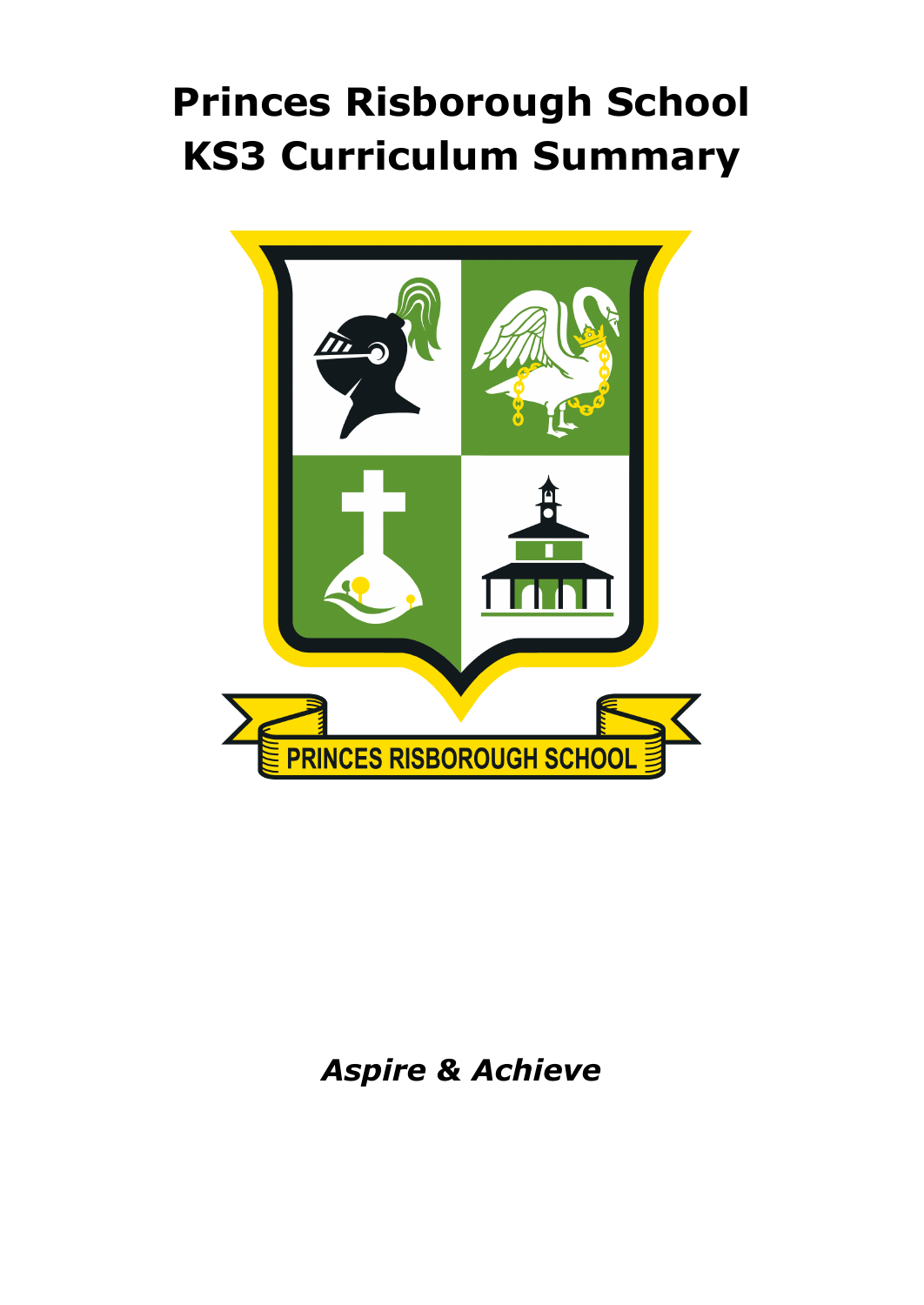#### **Our Curriculum Intent**

The aim of our curriculum is to ensure that all students leave Princes Risborough School with **excellent academic outcomes** and go on to be:

- **● P**ositive in their future choices and ambitions
- **● R**esponsible and active citizens in their communities
- **● S**uccessful in the world beyond the school gates

### *Aspire & Achieve*

# **The Curriculum at Key Stage 3**

A revised National Curriculum was introduced by the Department for Education (DfE) in September 2014. Schools are expected to offer a broad and balanced curriculum which promotes the spiritual, moral, social and physical development of students as well as preparing them for the opportunities, responsibilities and experiences of later life.

Schools are expected to follow the statutory national curriculum. As an academy Princes Risborough School could exercise the freedom to deviate from the national curriculum; however, we choose not to do so and all subjects follow the prescribed programmes of study at Key Stage 3.

Key Stage 3 is defined as Years 7 to 9 and therefore is studied over the first three years of secondary school as a preparation for Key Stage 4, which is studied in Year 10 and 11 and is assessed through GCSEs and BTec Level 2 examinations. Our KS3 curriculum is designed to be unashamedly ambitious for all of our students, regardless of their barriers or starting points. We deliberately pitch our learning to 'the top', accepting that it will take some pupils longer to get there and they will require more support, but that every pupil will get there eventually. The core subjects at Key Stage 3 are the same as those as Key Stage 2 – English, Maths and Science.

The core subjects are supplemented by the foundation subjects in Key Stage 3, namely Art and Design, IT, Design and Technology, MFL, Geography, History, Music and Physical Education, Religious Studies. All students study two languages. In Year 7 students learn both French & Spanish then have the opportunity to specialise within one language from Year 8 onwards.

The Performing Arts (Music, Dance & Drama) are taught as separate subjects with the opportunity to specialise in one in Year 9 to enable students to explore their areas of interest in greater depth. Students study Food Technology, Product Design, Textiles & Graphics on a carousel in Years 7-8, again with the option to specialise in one during Year 9. Where students are keen to continue with two Performing Arts or two Arts and Technology Options, it will be possible to request this. IT, Literacy, Numeracy and Citizenship are also incorporated into every department's schemes of work.

At Princes Risborough School Citizenship and Relationship and Sex Education are predominantly delivered through the PSHE programme, which is taught one hour per fortnight. In Year 9 students begin the Citizenship curriculum which includes aspects of the PSHE curriculum. In Year 9 additional information is covered through a series of drop-down days.

#### **Timetable at Key Stage 3**

The school operates a two week timetable cycle. There are five one hour teaching periods each day and therefore fifty periods in total per fortnight. A significant proportion of the teaching time at Key Stage 3 is devoted to the core subjects of English and Maths.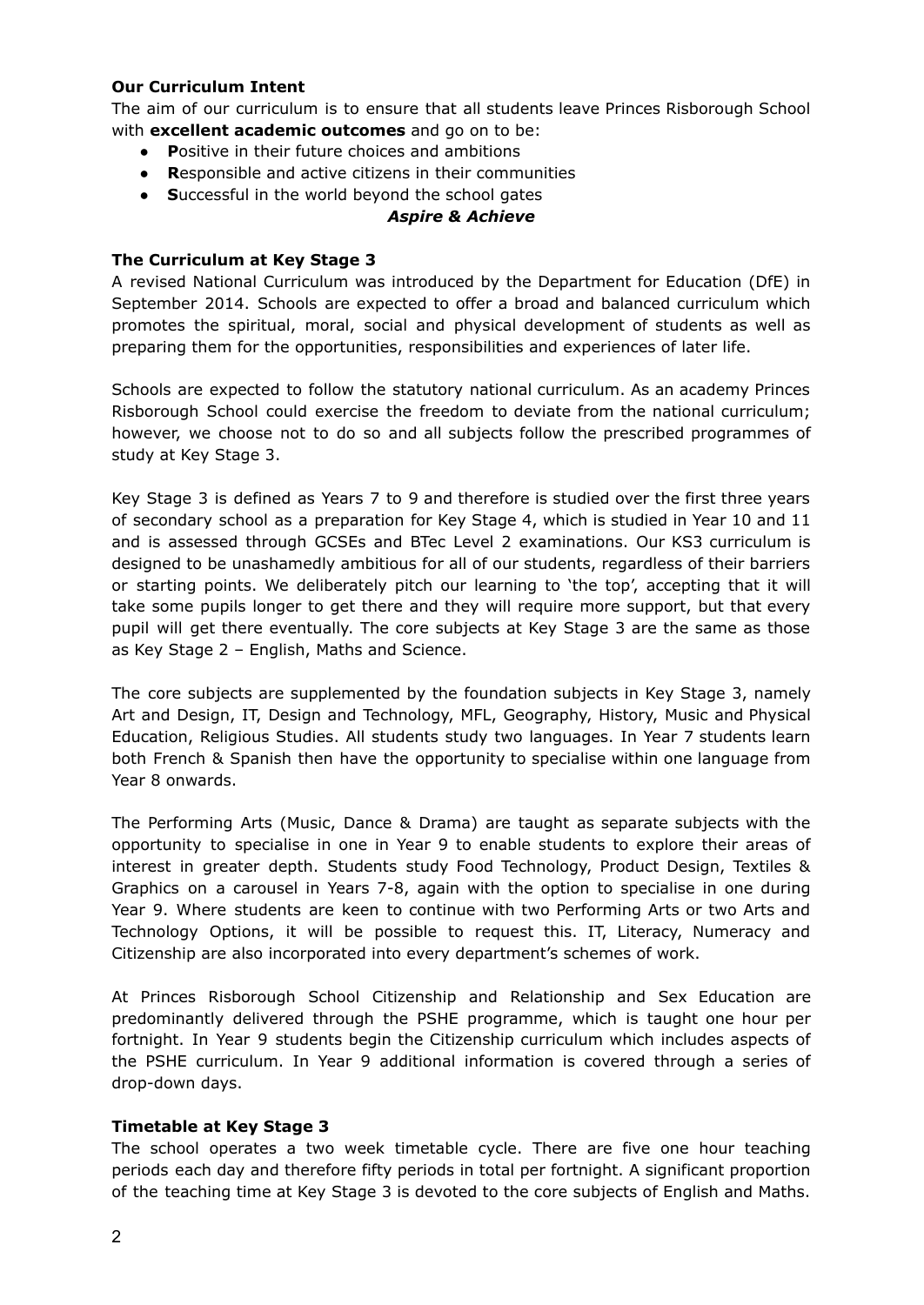This is to support students in developing the high standards of literacy and numeracy which will underpin their access to the broader curriculum and therefore form a basis for wider learning and high achievement. Key numeracy and literacy skills will be identified to be mastered within each academic year and where mastery of these skills proves to be a challenge to an individual additional support will be provided to boost progress. The remaining core subject of Science also receives a substantial lesson allocation. Biology, Chemistry & Physics are taught as separate sciences by subject specialists.

| <b>Subject</b>                                                                                                                          | Number of periods per fortnight<br>$(1 period = 1 hour)$ |                                                    |                                     |
|-----------------------------------------------------------------------------------------------------------------------------------------|----------------------------------------------------------|----------------------------------------------------|-------------------------------------|
|                                                                                                                                         | <b>Y7</b>                                                | <b>Y8</b>                                          | <b>Y9</b>                           |
| <b>English</b>                                                                                                                          | 8                                                        | 8                                                  | 8                                   |
| <b>Maths</b>                                                                                                                            | $\overline{7}$                                           | $\overline{7}$                                     | 8                                   |
| <b>Biology</b>                                                                                                                          | $\overline{2}$                                           | $\overline{2}$                                     | 3                                   |
| <b>Chemistry</b>                                                                                                                        | $\overline{2}$                                           | $\overline{2}$                                     | 3                                   |
| <b>Physics</b>                                                                                                                          | $\overline{2}$                                           | $\overline{2}$                                     | 3                                   |
| Geography                                                                                                                               | 3                                                        | 3                                                  | 3                                   |
| <b>History</b>                                                                                                                          | 3                                                        | 3                                                  | 3                                   |
| French/Spanish                                                                                                                          | 3                                                        | 3                                                  | 3                                   |
| <b>PSHE/Citizenship &amp; RE</b>                                                                                                        | $\overline{2}$                                           | $\overline{2}$                                     | $\overline{2}$                      |
| <b>IT</b>                                                                                                                               | $\overline{2}$                                           | $\overline{2}$                                     | $\overline{2}$                      |
| <b>Performing Arts</b><br>Dance<br>$\bullet$<br>Drama<br>$\bullet$<br>Music<br>$\bullet$                                                | $\overline{2}$<br>$\overline{2}$<br>$\overline{2}$       | $\overline{2}$<br>$\overline{2}$<br>$\overline{2}$ | Performing Arts<br>Specialism<br>4  |
| Art                                                                                                                                     | $\overline{2}$                                           | $\overline{2}$                                     |                                     |
| <b>Technology Carousel</b><br>Graphics<br>$\bullet$<br>• Product Design<br>Food Technology<br>$\bullet$<br><b>Textiles</b><br>$\bullet$ | $\overline{4}$                                           | $\overline{4}$                                     | Art & Technology<br>Specialism<br>4 |
| <b>Physical Education</b>                                                                                                               | $\overline{4}$                                           | $\overline{4}$                                     | $\overline{4}$                      |
| <b>Total</b>                                                                                                                            | 50                                                       | 50                                                 | 50                                  |

# **Lesson Allocation**

# **Setting**

With the exception of maths all subjects are entirely delivered to mixed ability groups throughout the course of Key Stage 3. In most instances these are based on their tutor groups.

# **Homework at Key Stage 3**

Homework is a central element of the school's Teaching and Learning Policy.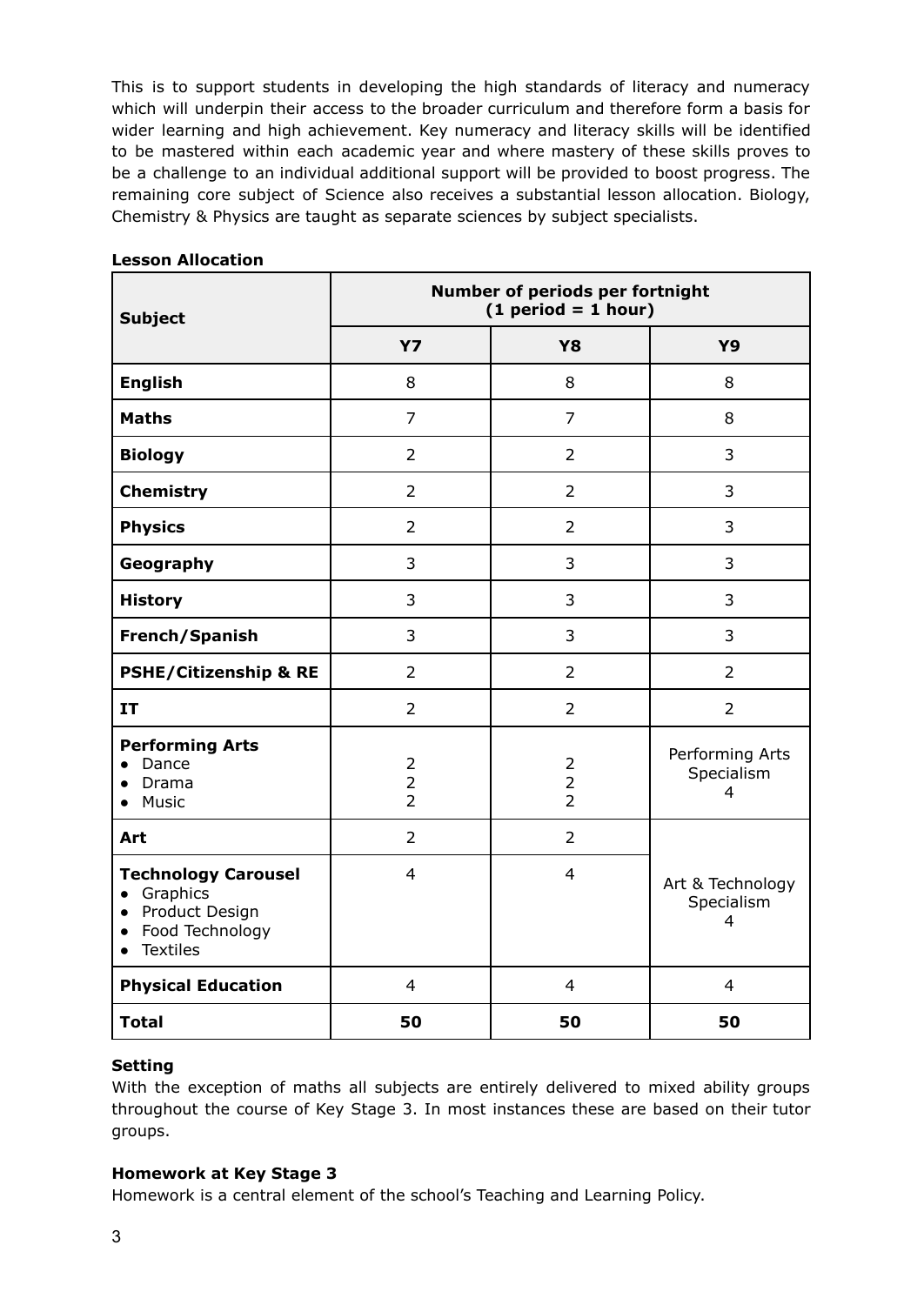#### **Google Classroom**

Staff assign homework through Google Classroom and students will be able to access the details via the internet and on their devices. Google Classroom can also send push notifications to students to remind them of deadlines. Parents will also be able to see what is set. In some cases, homework will also be submitted via this platform.

Parents are requested that if their child has been absent from school, to ensure that they catch up on the work missed as soon as possible on return, prior to the next lesson if possible. Google Classroom is the first port of call for this. Teachers can explain the work if the student requires additional support.

#### **Assessment at Key Stage 3**

Student attainment can be assessed in a variety of ways. Homework submissions, tests and examinations can all be marked and then an attainment level assigned. However, in a number of subjects such as Drama, Dance, English, Languages, Music and Physical Education the performance of a task or skill can also be assessed by the teacher in lessons.

Written work will routinely be assessed for the accuracy of literacy and/or numeracy in addition to subject specific criteria and teachers will provide written/verbal feedback in the form of a target. Students will then often be provided with time in lessons to act on the suggestions they have received from their teacher. Periodically written work, tests or examinations will receive graded feedback.

#### **Reporting in KS3**

Princes Risborough School is keen to ensure that parents & carers are kept informed about their child's progress by providing regular information on progress and effort in class. In KS3, parents will receive:

- Assessment Point 1 Report (AP1): Progress Target & Learner Profile
- Assessment Point 2 Report (AP2): Progress Target & Learner Profile
- Assessment Point 3 Report (AP3): Progress Target & Learner Profile
- Progress Evening
- An annual written report

The Assessment Point reports will also provide information about attendance, minutes late, Achievement Points & Behaviour Points. Depending on the time of year the report may also include Winter & Summer Assessment Grades with the average for each subject. To ensure that students do not miss key parts of the curriculum, it is important that all students aim for 100% attendance with no lates. The school target is to achieve a minimum of 96% attendance.

#### **Progress Target**

In each subject at KS3 students are assessed relative to externally-set target grades. Reports will show the KS4 target grade for each subject. For each Assessment Point, students will be given a 'Progress Target' showing how they are progressing relative to this target.

- **Above (A)**= The student is on track to exceed their KS4 target in this subject
- **On (O)** = The student is on track to meet their KS4 target in this subject
- **Below (B)**= The student is not on track to meet their KS4 target in this subject